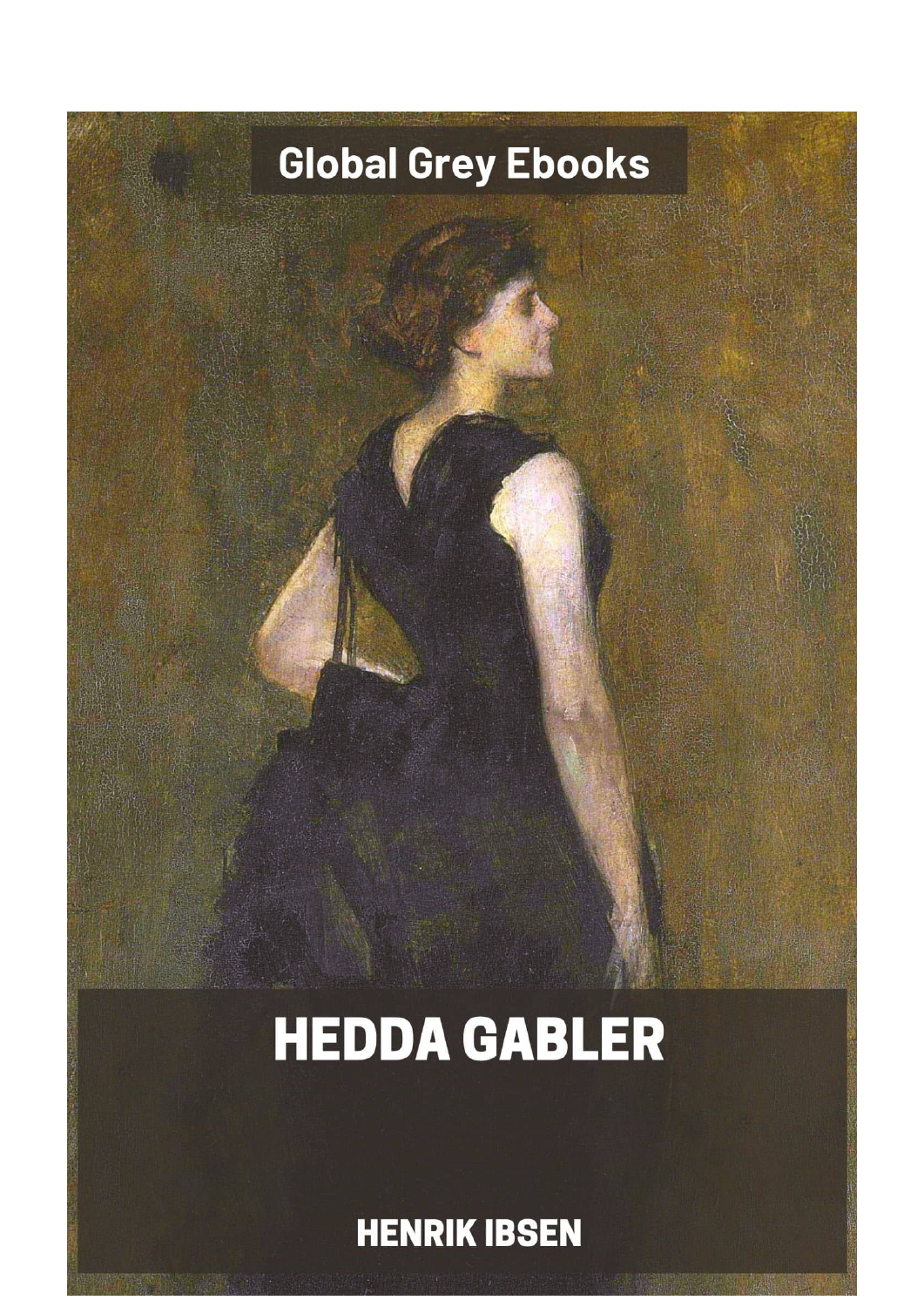## **HEDDA GABLER**

**HENRIK IBSEN**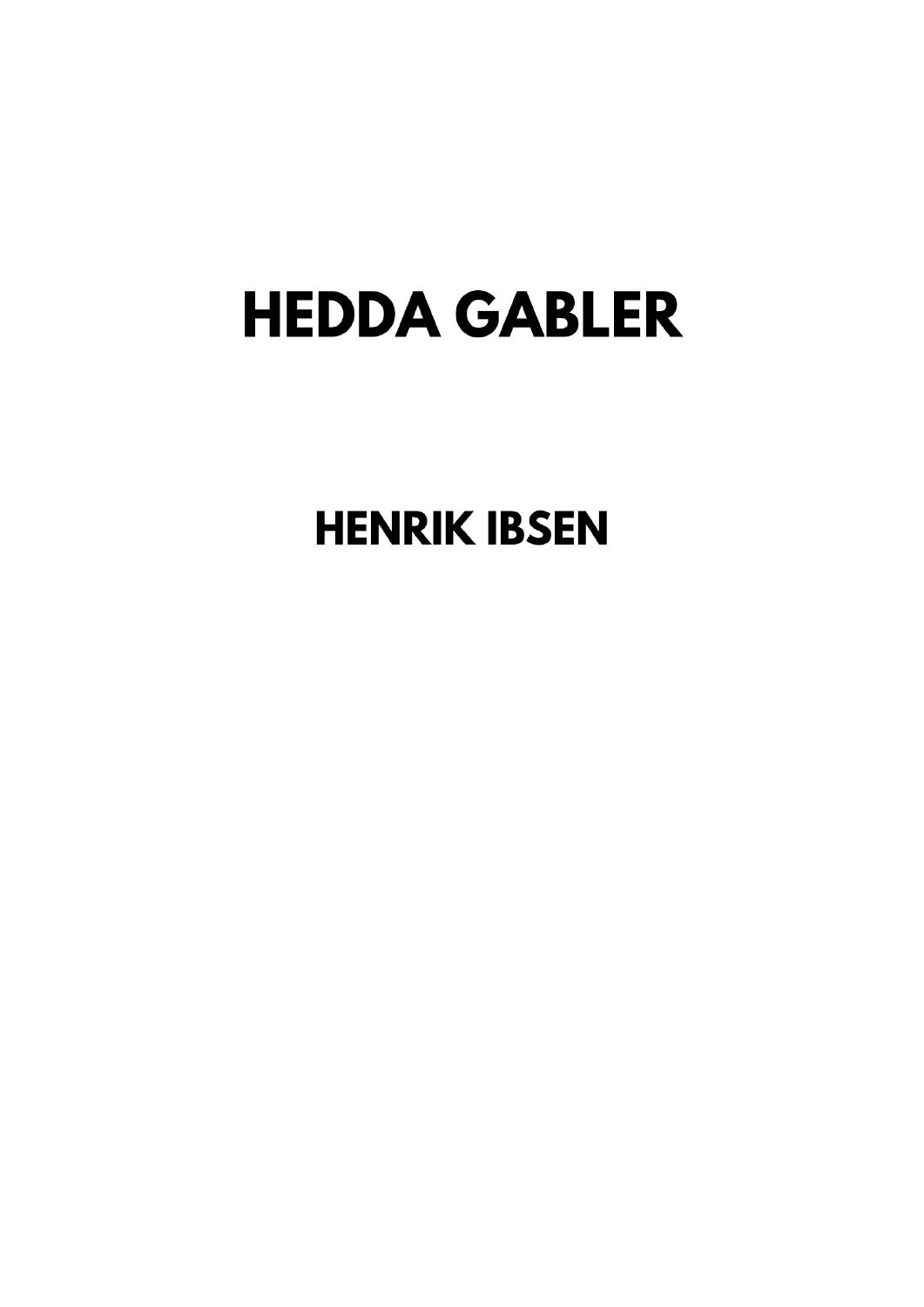

**Hedda Gabler by Henrik Ibsen. First published in 1891. This is a translation by Edmund Gosse and William Archer. This ebook edition was created and published by Global Grey. The artwork used for the cover is '***Woman in Black***' painted by Thomas Dewing. This book can be found on the site here: [globalgreyebooks.com/hedda-gabler-ebook.html](https://www.globalgreyebooks.com/hedda-gabler-ebook.html) ©Global Grey 2021 [globalgreyebooks.com](https://www.globalgreyebooks.com/index.html)**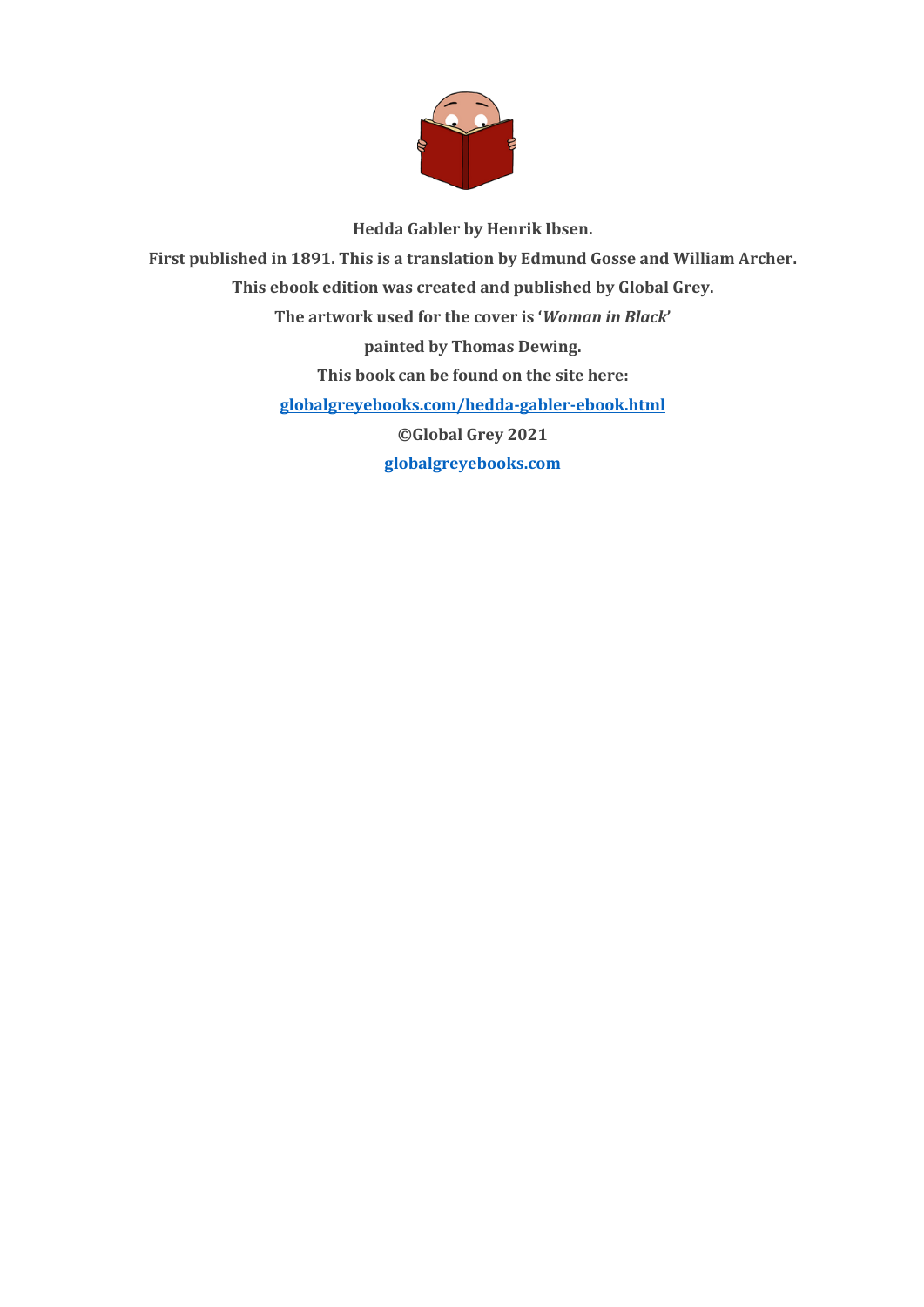## **Contents**

**[Introduction](#page-4-0) [Characters](#page-10-0)** [Act First](#page-11-0) [Act Second](#page-33-0) [Act Third](#page-53-0) [Act Fourth](#page-67-0)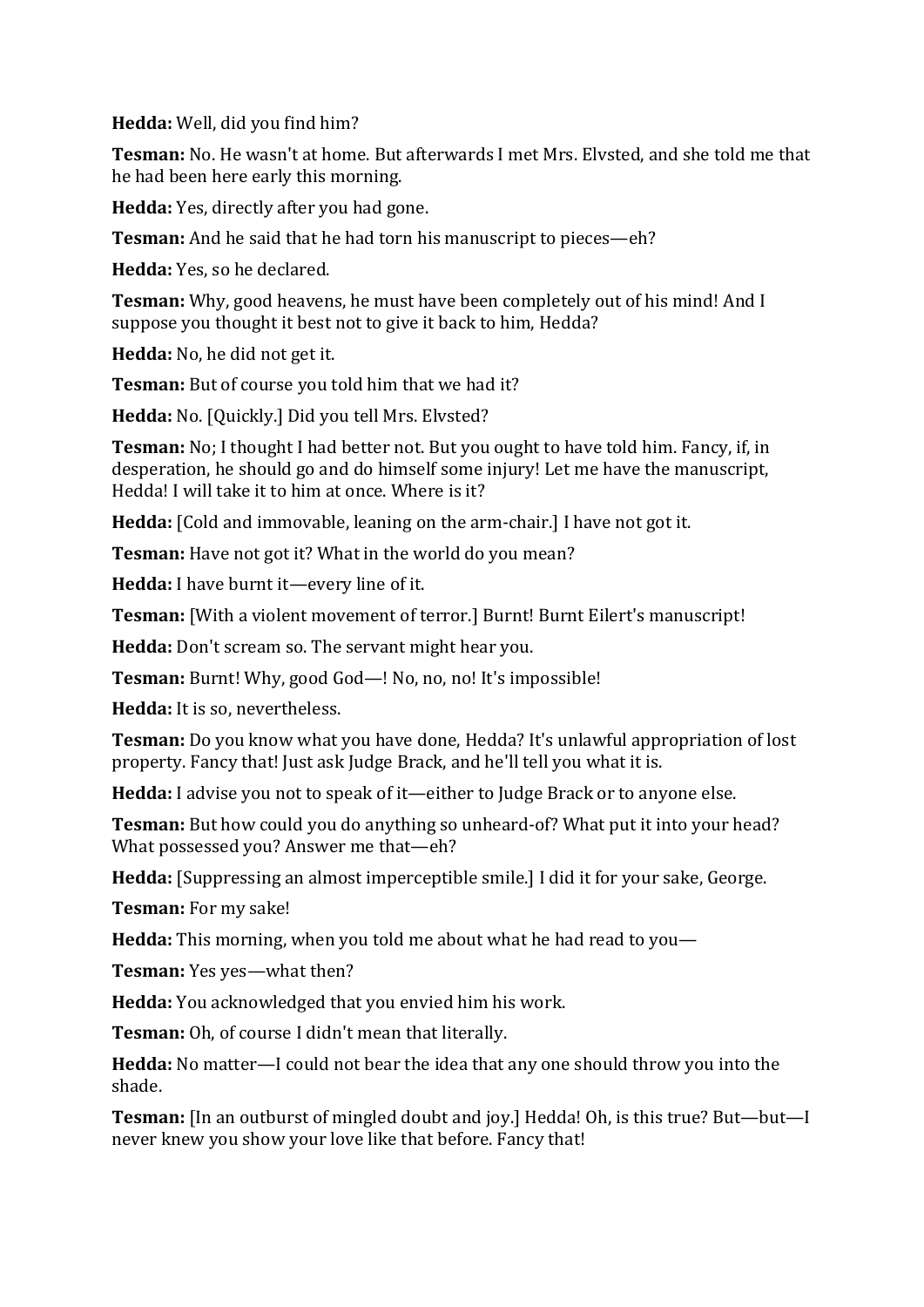**Hedda:** Well, I may as well tell you that—just at this time— [Impatiently breaking off.] No, no; you can ask Aunt Julia. She well tell you, fast enough.

**Tesman:** Oh, I almost think I understand you, Hedda! [Clasps his hands together.] Great heavens! do you really mean it! Eh?

**Hedda:** Don't shout so. The servant might hear.

**Tesman:** [Laughing in irrepressible glee.] The servant! Why, how absurd you are, Hedda. It's only my old Berta! Why, I'll tell Berta myself.

**Hedda:** [Clenching her hands together in desperation.] Oh, it is killing me, —it is killing me, all this!

**Tesman:** What is, Hedda? Eh?

**Hedda:** [Coldly, controlling herself.] All this—absurdity—George.

**Tesman:** Absurdity! Do you see anything absurd in my being overjoyed at the news! But after all—perhaps I had better not say anything to Berta.

**Hedda:** Oh—why not that too?

**Tesman:** No, no, not yet! But I must certainly tell Aunt Julia. And then that you have begun to call me George too! Fancy that! Oh, Aunt Julia will be so happy—so happy!

**Hedda:** When she hears that I have burnt Eilert Lovborg's manuscript—for your sake?

**Tesman:** No, by-the-bye—that affair of the manuscript—of course nobody must know about that. But that you love me so much,[18](#page-70-0) Hedda—Aunt Julia must really share my joy in that! I wonder, now, whether this sort of thing is usual in young wives? Eh?

**Hedda:** I think you had better ask Aunt Julia that question too.

**Tesman:** I will indeed, some time or other. [Looks uneasy and downcast again.] And yet the manuscript—the manuscript! Good God! it is terrible to think what will become of poor Eilert now.

*MRS. Elvsted, dressed as in the first Act, with hat and cloak, enters by the hall door.*

**Mrs. Elvsted:** [Greets them hurriedly, and says in evident agitation.] Oh, dear Hedda, forgive my coming again.

**Hedda:** What is the matter with you, Thea?

**Tesman:** Something about Eilert Lovborg again—eh?

**Mrs. Elvsted:** Yes! I am dreadfully afraid some misfortune has happened to him.

**Hedda:** [Seized her arm.] Ah,—do you think so?

**Tesman:** Why, good Lord—what makes you think that, Mrs. Elvsted?

**Mrs. Elvsted:** I heard them talking of him at my boarding-house—just as I came in. Oh, the most incredible rumours are afloat about him to-day.

**Tesman:** Yes, fancy, so I heard too! And I can bear witness that he went straight home to bed last night. Fancy that!

**Hedda:** Well, what did they say at the boarding-house?

<span id="page-70-0"></span><sup>18</sup> *Literally, "That you burn for me."*